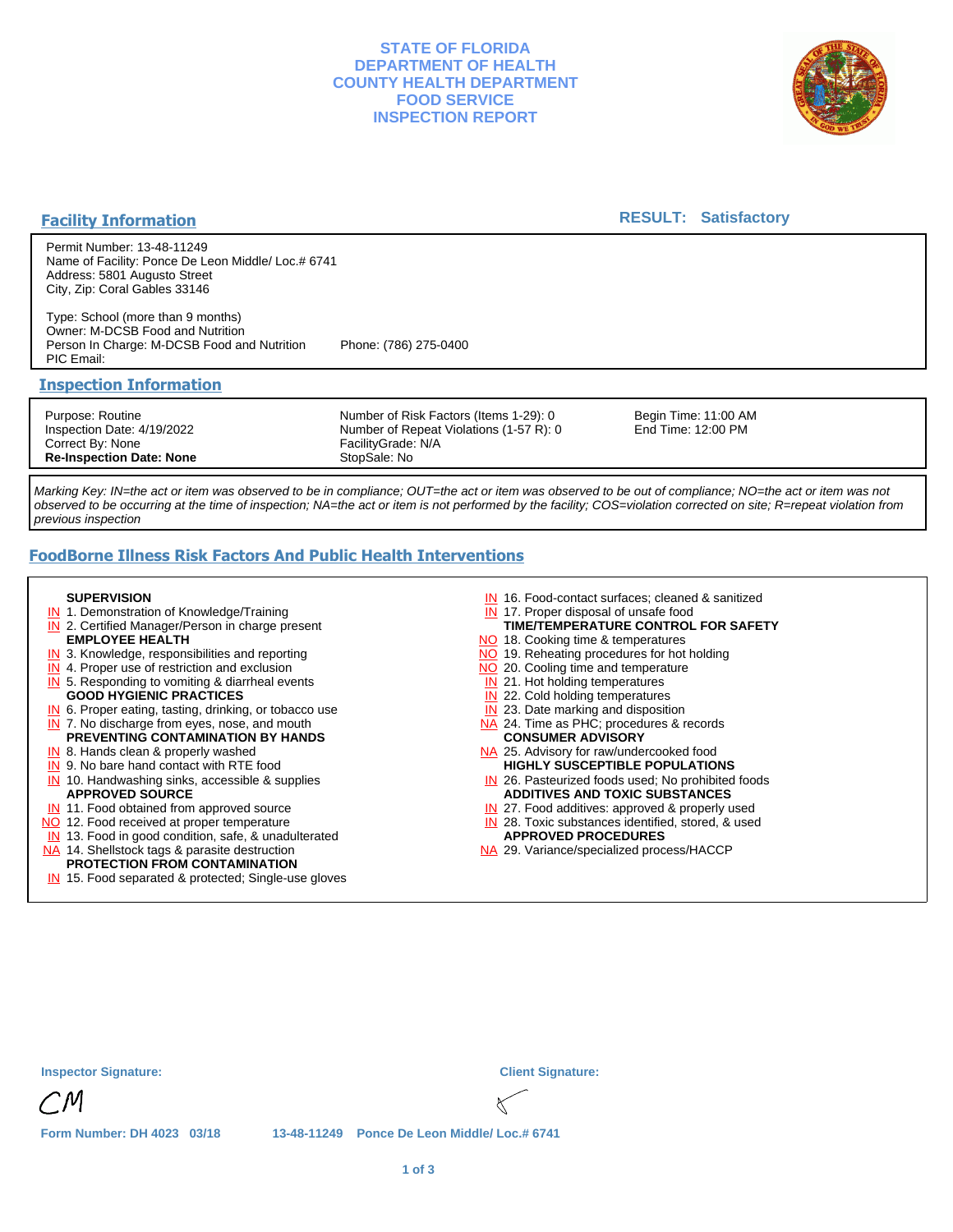#### **STATE OF FLORIDA DEPARTMENT OF HEALTH COUNTY HEALTH DEPARTMENT FOOD SERVICE INSPECTION REPORT**



## **Good Retail Practices**

#### **SAFE FOOD AND WATER**

- **IN** 30. Pasteurized eggs used where required
- IN 31. Water & ice from approved source
- NA 32. Variance obtained for special processing **FOOD TEMPERATURE CONTROL**
- 
- **IN** 33. Proper cooling methods; adequate equipment
- **IN** 34. Plant food properly cooked for hot holding
- **IN** 35. Approved thawing methods
- IN 36. Thermometers provided & accurate **FOOD IDENTIFICATION**
- IN 37. Food properly labeled; original container **PREVENTION OF FOOD CONTAMINATION**
- IN 38. Insects, rodents, & animals not present
- **IN** 39. No Contamination (preparation, storage, display)
- IN 40. Personal cleanliness
- IN 41. Wiping cloths: properly used & stored
- IN 42. Washing fruits & vegetables
- **PROPER USE OF UTENSILS**
- IN 43. In-use utensils: properly stored
- IN 44. Equipment & linens: stored, dried, & handled
- IN 45. Single-use/single-service articles: stored & used
- IN 46. Slash resistant/cloth gloves used properly **UTENSILS, EQUIPMENT AND VENDING**
- IN 47. Food & non-food contact surfaces
- IN 48. Ware washing: installed, maintained, & used; test strips
- IN 49. Non-food contact surfaces clean
- **PHYSICAL FACILITIES**
- IN 50. Hot & cold water available; adequate pressure
- IN 51. Plumbing installed; proper backflow devices
- IN 52. Sewage & waste water properly disposed
- IN 53. Toilet facilities: supplied, & cleaned
- IN 54. Garbage & refuse disposal
- IN 55. Facilities installed, maintained, & clean
- IN 56. Ventilation & lighting
- IN 57. Permit; Fees; Application; Plans

This form serves as a "Notice of Non-Compliance" pursuant to section 120.695, Florida Statutes. Items marked as "out" violate one or more of the requirements of Chapter 64E-11, the Florida Administrative Code or Chapter 381.0072, Florida Statutes. Violations must be corrected within the time period indicated above. Continued operation of this facility without making these corrections is a violation. Failure to correct violations in the time frame specified may result in enforcement action being initiated by the Department of Health.

### **Violations Comments**

No Violation Comments Available

#### **General Comments**

Inspection report emailed to Yader Lacayo on 04/19/2022.

Digital thermometer model DPP400W was used during the inspection.

Temperatures taken: Handwashing sink: 112°F. Three compartment sink: 113°F. Mop sink: 115°F. Reach-in refrigerators: 36 - 38°F. Reach-in freezers: -5 - 0°F. Green beans: 149°F. Befaroni: 154°F. Jamaican parties: 147°F. Milk: 38°F.

Email Address(es): lacayoy@dadeschools.net; talvin@dadeschools.net; monicagill@dadeschools.net

**Inspector Signature: Client Signature:**

**Form Number: DH 4023 03/18 13-48-11249 Ponce De Leon Middle/ Loc.# 6741**